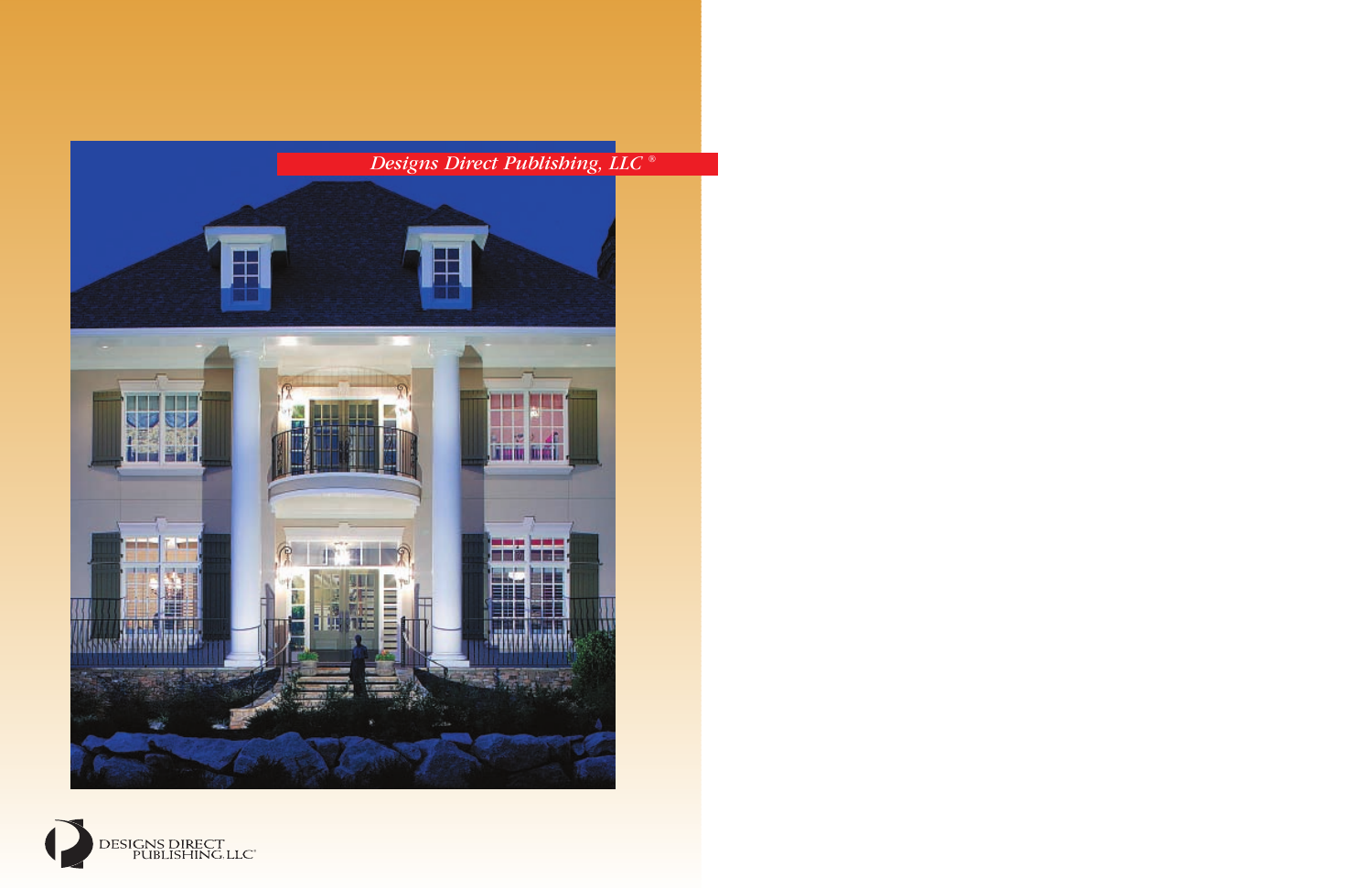*Frank Betz Associates, Inc.*

## *Circulation Information CIRCULATION*

**National distribution to key retail establishments: BOOKSTORES:** Books-A-Million • Borders • Brentanos • Follett • Hasting • Media Play •Waldenbooks

**SUPERMARKETS:** Albertson's • BI-LO • Bruno's • Giant Eagle • Harris Teeter • Kash 'n Karry • Krogers • Meijer • Publix • Safeway • Waldbaums • Winn-Dixie • Food Lion • H-E-B

**DRUGSTORE/MASS MERCHANDISERS:** K-Mart • Walgreens • Wal-Mart• CVS • Rite-Aid

**HOME IMPROVEMENT CENTERS:** Home Depot • Lowes

#### *FREQUENCY*

On Sale Dates: February,April, June,August and December

*PAGE COUNT* 224

*RETAIL PRICES* \$9.95 US; \$13.95 Canada

*TRIM SIZE* 8.25" w x 10.75" h

#### *COVER LINES*

*WEBSITE*

**www.designerdreamhomes.net**

### DESIGNER DREAM HOMES<sup>®</sup> PRESENTS









### *Designs Direct Publishing Mission Statement*

For nearly 30 years, Donald A. Gardner Architects, Inc. (DAGA), Frank Betz Associates (FBA) and the Sater Design Collection (SDC) have been supplying content to numerous publishers in the home plan category. Award-winners who lead the nation in home plan sales, they wanted to offer something better to the marketplace. Completely revolutionary, DDP titles feature full-color photography, color front *and* rear renderings, and the convenience of purchasing and receiving plans directly from the designer. DDP publications are refreshingly different, and the superior quality is readily apparent on the newsstand.

### *Designs Direct Publishing Founding Partners*



Since 1976, Frank Betz Associates, Inc. has developed an unsurpassed reputation as a leading provider of home plans. With more than 100 years of combined experience, their team of experts design trend-setting, award-winning home plans for builders, developers and consumers alike, while offering unparalleled customer service.

> Each issue showcases top designer names on the cover, along with compelling feature themes. Each issue showcases top designer names on the cover, along with compelling feature themes.

Don Gardner graduated from Clemson University with a Bachelor of Architecture degree. He served in the Army Corps of Engineers and became a registered architect, gaining a wide range of architectural experience, before establishing the award-winning Donald A. Gardner Architects, Inc. in 1978.

> Dan Sater II, AIBD, of The Sater Design Collection, Inc. has 25+ years in the residential design industry with over 350 regional and national design awards to his credit. He is currently serving as a national officer of the American Institute of Building Design.





*Dan Sater, AIBD, CPBD*

100,000 distribution per issue 150,000 future target distribution

### *FREQUENCY*

On Sale Dates: January,April, July and October

> *PAGE COUNT* 192

*RETAIL PRICES* \$9.95 US; \$13.95 Canada

*TRIM SIZE* 8.25" w x 10.75" h

*COVER LINES*

### *WEBSITE*

**www.ddhpresents.com**

®

75,000 initial distribution issue 125,000 future target distribution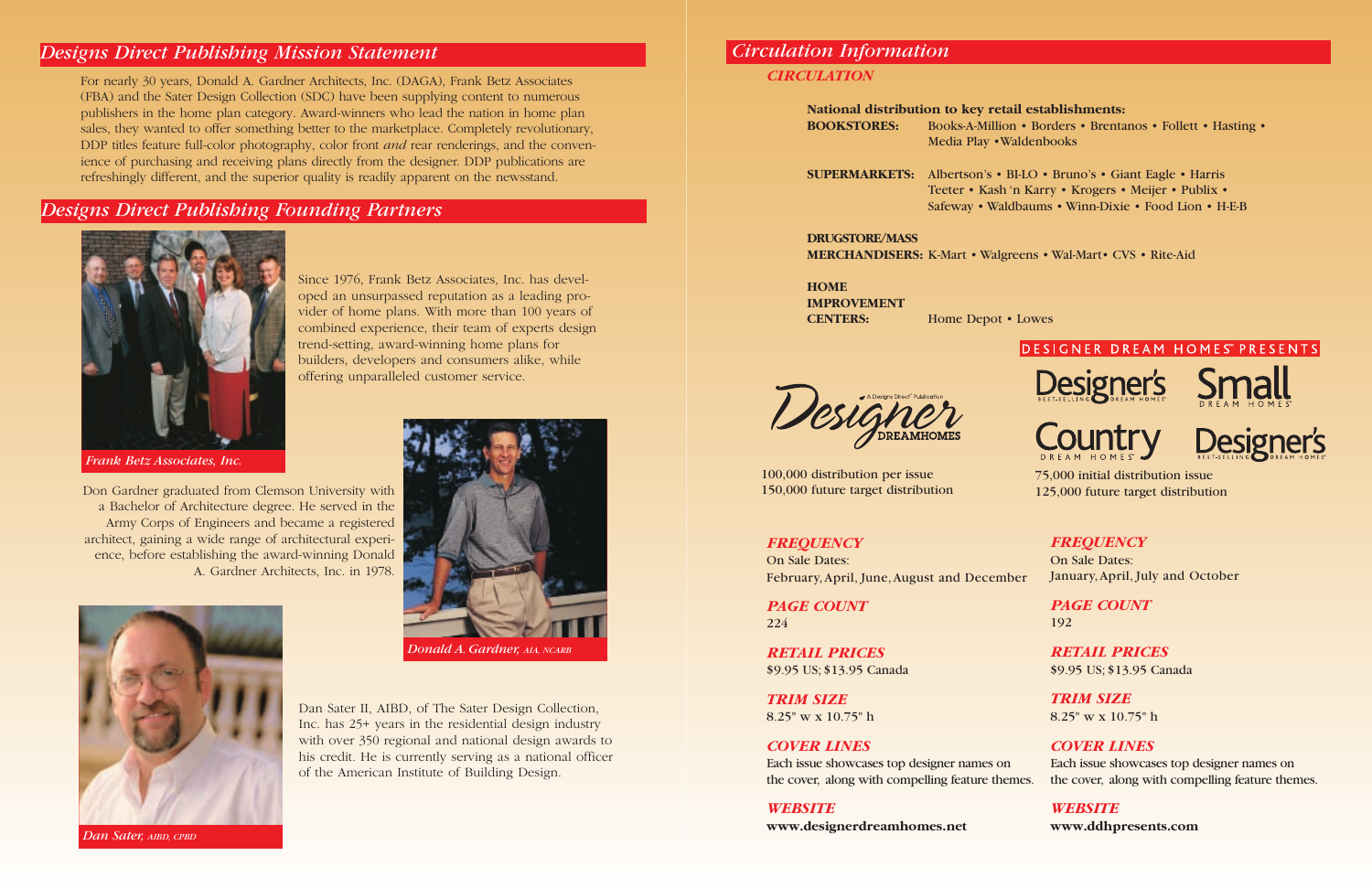### *Demographics Information*

Our customers are affluent, educated, experienced and ready to build.

## With Designs Direct Publishing,you reach all your target markets through one source.Our magazines reach the most dynamic and active segment of the consumer market interested in *your* product.

*"As builders, we see a lot of home plan magazines. Designer Dream Homes™ is by far the best one on the market today. We keep copies in our office so people interested in building a home will have the best plans available from which to choose."*  Keith Manning, Manning Homes, Inc., Raleigh, NC







*received to our advertisement in Designer Dream Homes™ magazine and the associated response to our online survey. We were able to talk about the wonderful attributes of CFM Specialty Home Products and our brands, including Vermont Castings and Majestic Fireplaces, and to help our dealers and distributors reach just the right markets."* 

Jennifer Combe,CFM Specialty Home Products

### DIRECT FROM THE NATION'S MOST PROMINENT RESIDENTIAL

designers and architects come unmatched new home plan magazines, tradebooks and special interest publications bursting with superior designs and information for today's homebuyers and their lifestyles!

### *Publications Showcase*





Vibrant, exciting and personal, *Designer Dream Homes*™ *(DDH)* and *DDH Presents (DDHP)* showcase distinguished home plans from the award-winning portfolios of the nation's top designers. From country cottages to exquisite estates, these glossy, full-color publications reflect a broad range of styles and square footages that appeal to affluent and well-educated consumers.

In its first two years, *DDH* revolutionized the home plan magazine category and established itself as a step above any of its competitors in quality and content.

Exciting and new, *DDHP* features best-selling plans in a specialty category — from trend-setting homes to luxury homes to upscale smaller homes. Each issue of *DDHP* caters to a popular style that appeals to a discriminating segment of consumers.

#### **In Each Issue:**

In each issue, readers discover over 140 home plans and full-color photo tours of 10 or more beautifully designed and decorated homes. DDP magazines also feature lifestyle-oriented articles showcasing hot products, decorating trends and interviews with top designers and interior decorators.

Ultimately, *DDH* and *DDHP* provide an opportunity for consumers to work directly with the designer to make their dreams come true, and also prove to be an ideal showcase for building products. No other magazine in this genre does all that.

### DESIGNER DREAM HOMES<sup>®</sup> PRESENTS